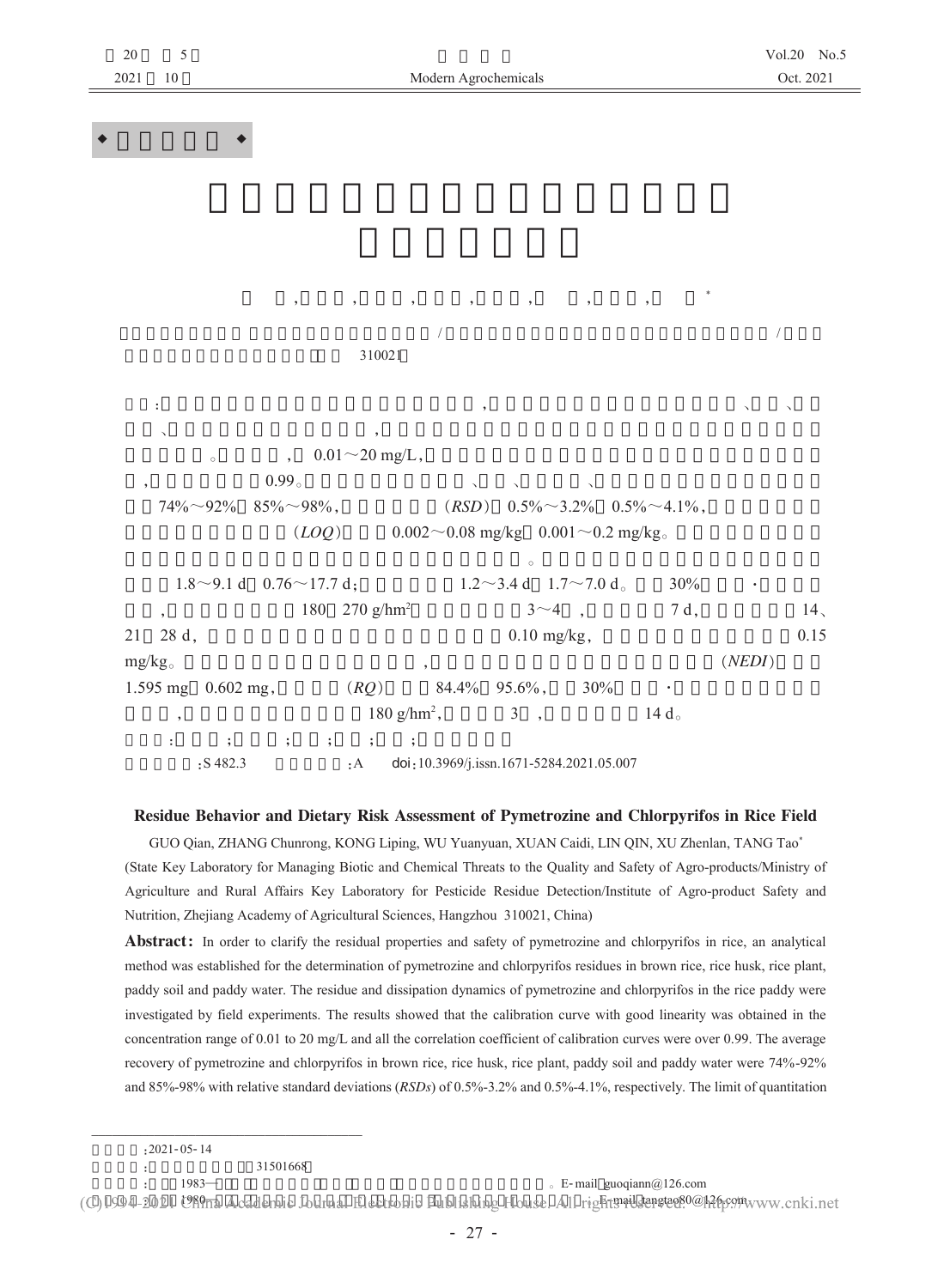(LOQ) of pymetrozine and chlorpyrifos in related matrix were 0.002-0.08 mg/kg and 0.001-0.2 mg/kg. The dissipation dynamics of pymetrozine and chlorpyrifos were fitted to the first—order kinetics equation, and the half-lives of pymetrozine in the rice plant and paddy water were 1.8-9.1 d and 0.76-17.7 d. The half-lives of chlorpyrifos in the rice plant and paddy water were 1.2-3.4 d and 1.7-7.0 d. The 30% suspension concentrate (SC) of pymetrozine + chlorpyrifos applied for 3-4 times with an interval of 7 d at effective doses of 180 g/hm<sup>2</sup> and 270 g/hm<sup>2</sup>, and collection interval was 14, 21, 28 d. The final residues of pymetrozine and chlorpyrifos in the brown rice were lower than 0.10 mg/kg and 0.15 mg/kg, respectively. The results of the risk assessment of dietary intake revealed that the national estimated daily intake (NEDI) of pymetrozine was 1.595 mg, with a risk quotient ( $RQ$ ) of 84.4%, and *NEDI* of chlorpyrifos was 0.602 mg, with a  $RQ$  of 95.6%. Thus, the effective dosage of 180  $g/hm^2$  for pymetrozine + chlorpyrifos 30% SC was recommended on rice with the preharvest interval at 14 d, and maximum application of three times with a 7 d interval among the sprays.

Key words: pymetrozine; chlorpyrifos; rice; residues; dissipation; dietary risk assessment



(C)1994-2021 China Academic Journal Electronic Publishing House. All rights reserved. http://www.cnki.n09".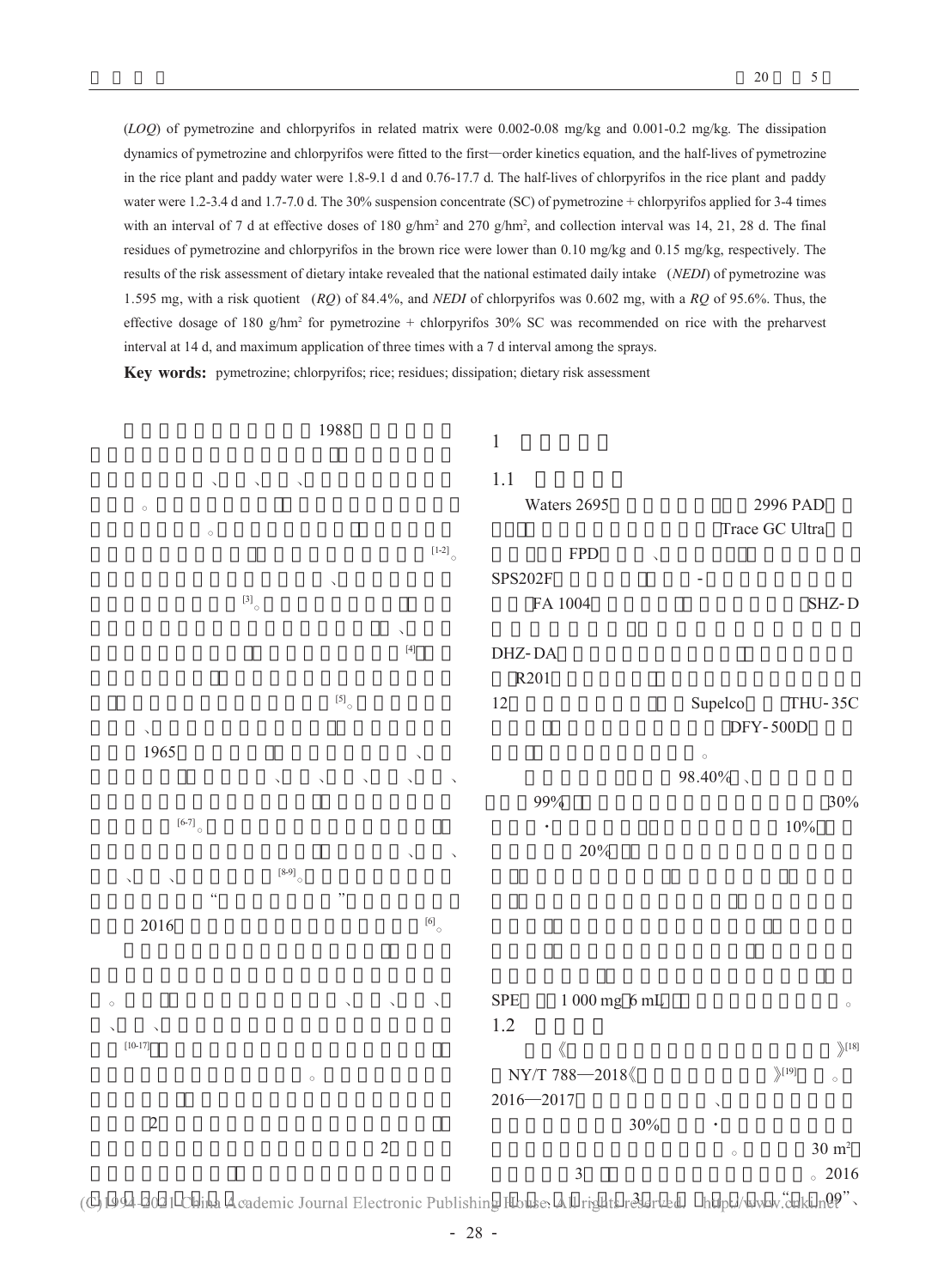$\omega$  $6 \frac{m}{2}$  $" 2017 3$  $\mathbf{1}$  $\cdots$  $\degree$  408",  $\degree$  $6\overline{6}$  $1 \frac{1}{2}$  $1.2.1$ 270  $g/hm^2$ 600 g/ $\text{hm}^2$ 450 L/ $hm<sup>2</sup>$ 2 h  $1\sqrt{3}\sqrt{5}\sqrt{7}\sqrt{14}\sqrt{21}\sqrt{28}\sqrt{35}\sqrt{42}$  d  $\circ$  $\ddot{\phantom{a}}$  $\sim$  $1.2.2$ 180  $g/hm^2$ 1.5  $270$  g/hm<sup>2</sup>  $\overline{3}$  $\overline{4}$  $7d$  $\overline{2}$  $14, 21, 28$  d  $\mathbf{1}$  $\sim$  $\overline{a}$  $1.2.3$  $5$  kg  $2^{0.5}$  m 1 cm  $100 g$  2  $\circ$ 10  $2 \circ$ 500 mL  $\overline{8}$  $0\sim$ 10 cm  $2$  kg  $2^{\circ}$  $200 g$  $8h$  $-20^{\circ}$ C  $\overline{a}$ 1.3  $1.3.1$ Waters SunFireTM  $C_{18}$ 250 mm  $\times$  4.6 mm 5  $\mu$ m  $/0.005$  $mol/L$  $10/90$   $V/V$  $1.0$  $mL/min$  $20.0 \mu L$  $30^{\circ}$ C 299 nm $_{\circ}$ Varian CP-Sil 24 CB  $30 \text{ m} \times 0.25 \text{ mm}$  0.25  $\mu$ m  $1.0 \mu L$ 240°C 250°C  $50^{\circ}$ C/min  $80^{\circ}$ C  $1$  min 240°C 1.6  $260^{\circ}$ C  $50^{\circ}$ C/min  $3 \text{ min}$  $2 \text{ min}$  $N_{2}$  $2$  mL/min  $115$  mL/min 90 mL/min.  $1.3.2$  $1.3.2.1$ 

 $/$  /  $50$  mL 90/9/1 V/V/V  $30^{\circ}$ C  $\sqrt{180}$  r/min  $40 \text{ min}$  $\mathbf{1}$ 40 $^{\circ}$ C  $250$  mL  $4 mL$  $1$  min  $\circ$ 2  $10<sub>1</sub>$  $\circ$  $\ddot{\phantom{a}}$  $5,10 g$  $\sim$  $\overline{3}$  $40$  mL 250 mL  $40$  mL  $40^{\circ}$ C  $4 mL$  $1$  min  $\qquad \circ$  $1.3.2.2$ **SPE**  $5 mL$  $6mL$  $10$  mL  $1$  min  $\circ$  $40^{\circ}$ C  $\mathfrak{D}$  $5mL$ GC-FPD  $2 mL$  $1$  min  $0.45 \mu m$ HPLC-PAD  $\overline{a}$  $1.4$  $0.0102 g$  $100$  mL  $100$  mg/L  $0.01$ ,  $0.05$ ,  $0.10$ ,  $0.50$ ,  $1.0$ ,  $5.0$ ,  $\circ$  $20.0$  mg/L  $0.0101 g$  $100 \text{ mL}$  $100 \text{ mg/L}$  $0.01$ ,  $0.05$ ,  $0.10$ ,  $0.50$ ,  $1.0$ ,  $5.0$ ,  $20.0$  mg/L  $\circ$ 1.5  $\overline{\mathbf{3}}$ 30 min  $"1.3.2"$ 5  $\circ$ 

STMR/STMR-P  $MRL$  $\overline{1}$ **NEDI**  $\overline{2}$  $RO$ <sup>[20-22]</sup>

 $NEDI = \frac{\sum_{i} \quad \text{STMR}_{i} \times F_{i}}{\sum_{i} \quad \text{STMR}_{i} \times F_{i}}$ 

 $\mathbf{1}$ (C)1994-2021 China Academi&Journal Electronic Publishing House. All rights reserved http://www.cnki.net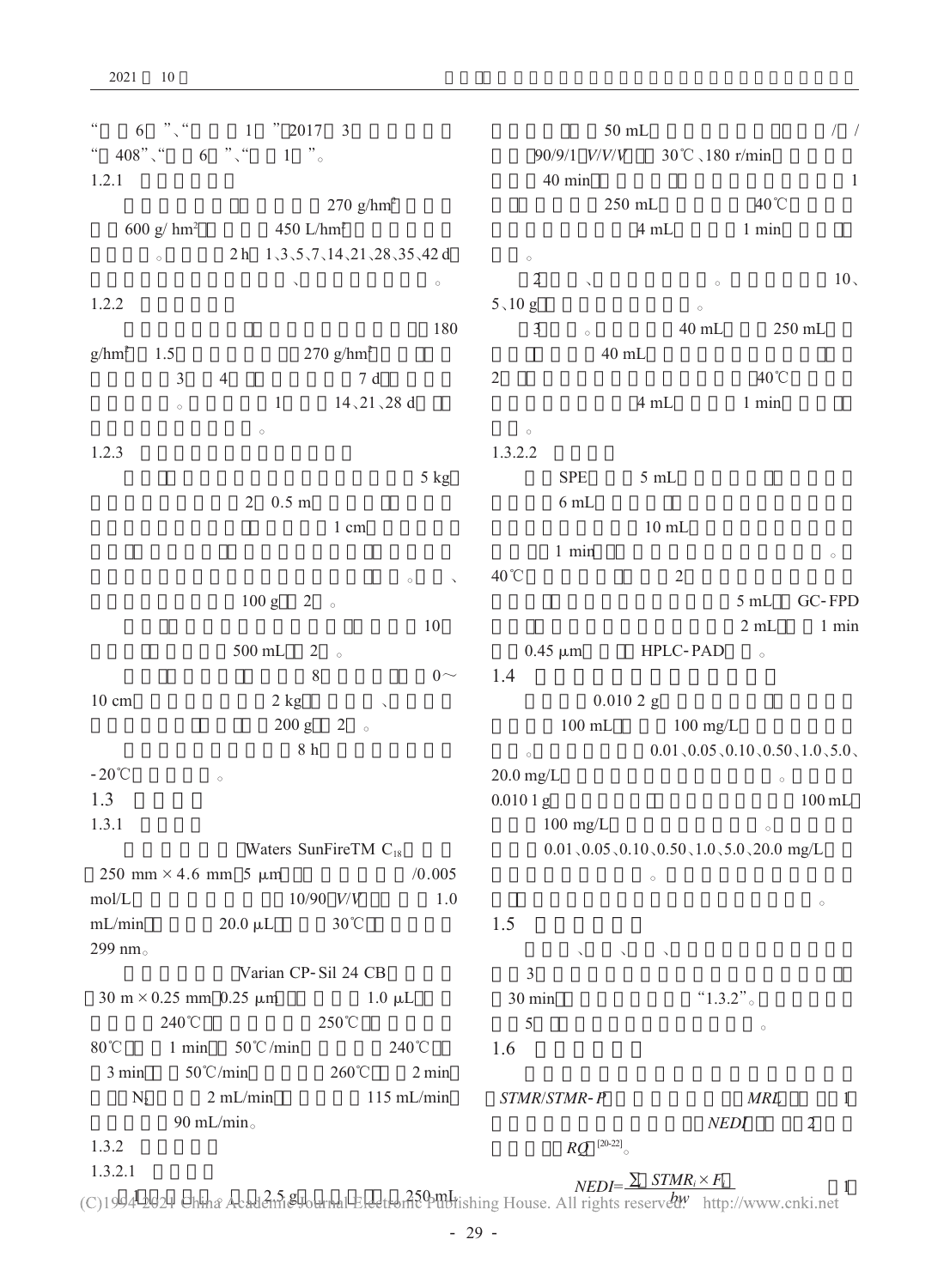| $RQ/\% = \frac{NEDI}{ADI} \times 100$ |                | $\overline{2}$ | $y=381374.6798x-5163.4232R^2=1.000$ |                      |              |          |                        |               |                                |                                                  |
|---------------------------------------|----------------|----------------|-------------------------------------|----------------------|--------------|----------|------------------------|---------------|--------------------------------|--------------------------------------------------|
|                                       |                |                |                                     |                      |              |          |                        |               | $y=15962252.2866x+295843.9864$ |                                                  |
|                                       | $STMR_i$       |                |                                     |                      | $R^2=0.9996$ |          |                        |               |                                | <b>LOD</b>                                       |
|                                       | $mg/kg$ $F_i$  |                |                                     |                      |              | $0.2$ ng | $0.01$ ng <sub>o</sub> |               |                                |                                                  |
| $kg$ bw                               |                | kg             | $63 \text{ kg}$                     | RQ                   |              |          | $\lambda$              |               |                                |                                                  |
|                                       | ADI            |                |                                     | $mg/(kg bw)_{\circ}$ |              |          | $74\% \sim 92\%$       |               |                                | $0.5\%$                                          |
|                                       | $RQ \le 100\%$ |                |                                     | $\circ$ RQ           | $3.2\%$      |          | $\Delta$               | $\sqrt{2}$    | $\lambda$                      |                                                  |
|                                       |                | $RO > 100\%$   |                                     |                      |              |          | $85\% \sim 98\%$       |               |                                | $0.5\%$                                          |
|                                       | $\circ$ RQ     |                | $\circ$                             |                      | $4.1\%$      |          | $\sqrt{2}$             | $\sim$        | $\Delta$                       | $\lambda$                                        |
| 2                                     |                |                |                                     |                      |              | LOQ      |                        |               |                                | $0.02$ , $0.04$ , $0.08$ , $0.02$ , $0.002$      |
|                                       |                |                |                                     |                      | mg/kg        |          | $\Delta$               | $\sim$ $\sim$ | $\Delta$                       |                                                  |
| 2.1                                   |                |                |                                     |                      | LOO          |          |                        |               |                                | $0.05$ , $0.1$ , $0.2$ , $0.05$ , $0.001$ mg/kg. |

 $0.01\!\sim\!20$  mg/L

 $\overline{1}$ 

 $^\circ$ 

 $n=5$ 

|                         | $/(mg \cdot kg^{-1})$                         | $/ {^0\!/}_0$          |              | $/9/_{\!\!\!0}$<br>$/(mg \cdot kg^{-1})$ | $/ {^0\!/}_0$                                | $/ {^0\!/}_0$                              |
|-------------------------|-----------------------------------------------|------------------------|--------------|------------------------------------------|----------------------------------------------|--------------------------------------------|
|                         | 0.02                                          | 85                     | 1.4          | 0.05                                     | 97                                           | 1.4                                        |
|                         | 0.20                                          | 82                     | $0.8\,$      | 0.50                                     | 95                                           | 1.1                                        |
|                         | 2.00                                          | 85                     | 1.5          | 5.00                                     | 97                                           | 0.5                                        |
|                         | 0.04                                          | 84                     | 1.6          | 0.1                                      | 92                                           | 4.1                                        |
|                         | 0.40                                          | 90                     | $1.5\,$      | $1.0\,$                                  | 94                                           | $2.6\,$                                    |
|                         | 4.00                                          | 78                     | 1.9          | 10.0                                     | 93                                           | 3.5                                        |
|                         | 0.08                                          | 85                     | 3.2          | $0.2\,$                                  | 92                                           | 2.3                                        |
|                         | 0.80                                          | 81                     | 1.6          | 2.0                                      | 94                                           | 1.3                                        |
|                         | 8.00                                          | 77                     | 1.4          | 20.0                                     | 85                                           | 0.7                                        |
|                         | 0.02                                          | 84                     | $0.8\,$      | 0.05                                     | 88                                           | 2.4                                        |
|                         | 0.20                                          | 81                     | 1.7          | 0.50                                     | 91                                           | 3.6                                        |
|                         | 2.00                                          | 75                     | 1.5          | 5.00                                     | 87                                           | 4.0                                        |
|                         | 0.002                                         | 92                     | 2.6          | 0.001                                    | 94                                           | 2.6                                        |
|                         | 0.040                                         | 85                     | $1.1\,$      | 0.020                                    | 98                                           | 1.7                                        |
|                         | 2.000                                         | 74                     | 0.5          | 2.000                                    | 97                                           | 2.2                                        |
| 2.2                     |                                               | $\checkmark$           |              |                                          | $0.76 \sim 17.7 \text{ d}$ 1.7 $\sim$ 7.0 d. | $[23]$                                     |
|                         |                                               |                        |              |                                          |                                              | 11d<br>7 d                                 |
| 30%                     |                                               | 270 $g/hm^2$           |              | $[24]$                                   |                                              |                                            |
| $\,1$                   | $\overline{3}$                                |                        |              |                                          | $4.4 \sim 5.8$ d $0.90 \sim 1.4$ d           |                                            |
|                         | $0.38 \sim 1.91$ mg/kg 1.27 $\sim$ 5.09 mg/kg |                        |              | $\circ$                                  |                                              |                                            |
|                         |                                               | $0.085 \sim 0.21$ mg/L |              |                                          | 2016                                         |                                            |
| $0.022 \sim 0.14$ mg/L. |                                               |                        |              | $0.024$ mg/kg 1 d                        | 3d                                           |                                            |
|                         |                                               |                        | $2 \sim 5$ 2 | $0.076$ mg/kg $0.033$ mg/kg 5 d          |                                              |                                            |
|                         |                                               |                        |              |                                          |                                              |                                            |
|                         |                                               |                        |              | $0.02$ mg/kg                             | 2017                                         |                                            |
| $\circ$                 |                                               |                        |              | 5 d<br>$0.073$ mg/kg                     | 2017                                         |                                            |
| $7\,\,{\rm d}$          | 81.4%                                         | 21d                    |              | $0.11$ mg/kg 1 d                         | $0.062$ mg/kg                                |                                            |
| 90.9%                   |                                               | $1.8 \sim 9.1$ d       |              |                                          |                                              | $0.05$ mg/kg $_{\scriptscriptstyle \odot}$ |
| $1.2 \sim 3.4$ d        | 14 d                                          |                        | 82.7%        |                                          |                                              |                                            |

(C)19942021 China Academic *POrrica*l Electronic Publishing House. All rights reserved. http://www.cnki.net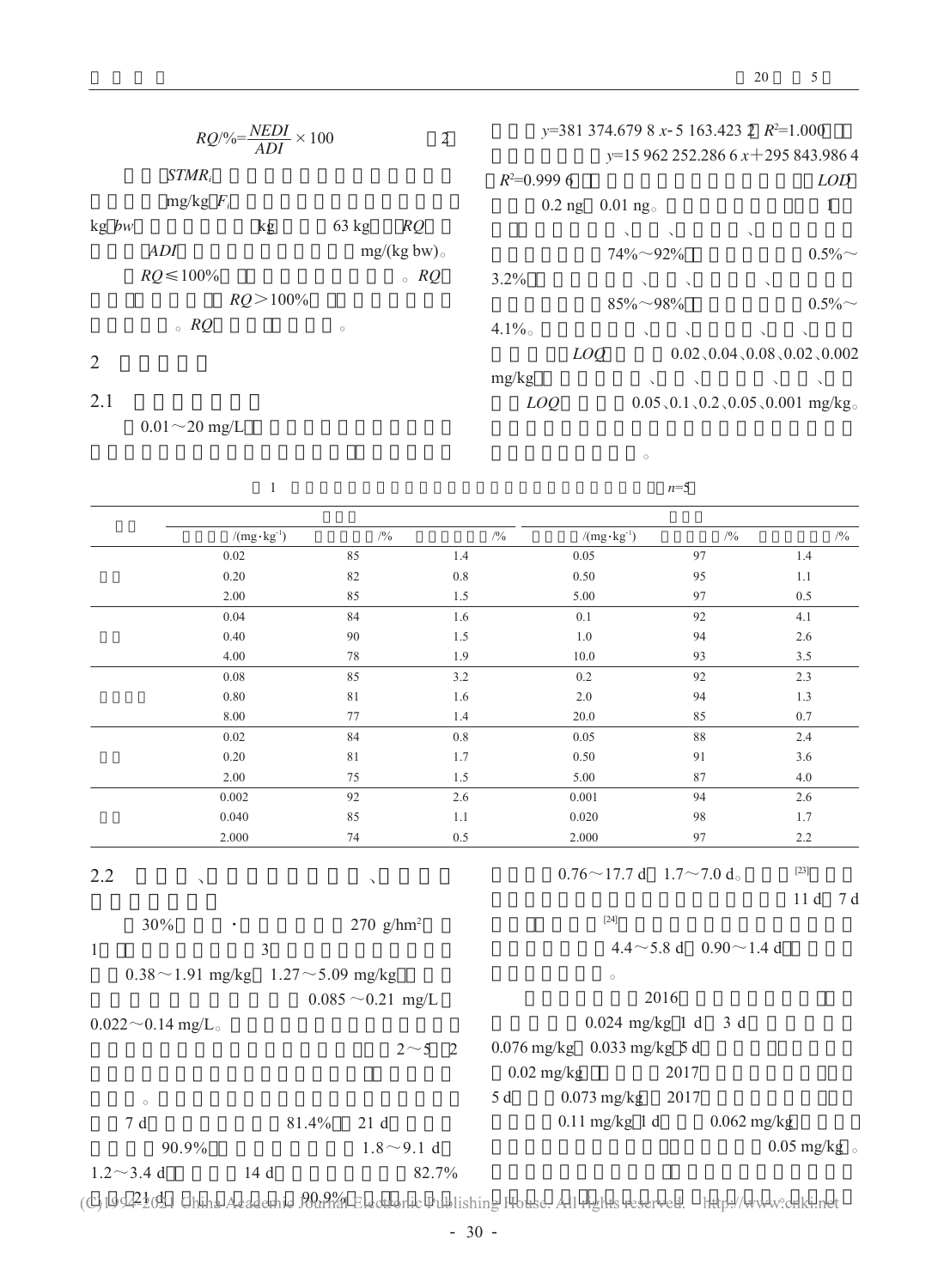|                                                                    |                                   | $\checkmark$                                                                   |                  |                             |
|--------------------------------------------------------------------|-----------------------------------|--------------------------------------------------------------------------------|------------------|-----------------------------|
|                                                                    | $\circ$                           |                                                                                |                  | $\left[ 25\right] _{\circ}$ |
|                                                                    | $\sqrt{2}$                        |                                                                                |                  |                             |
|                                                                    |                                   |                                                                                |                  |                             |
|                                                                    | $/(mg \cdot kg^{-1})$             |                                                                                |                  |                             |
|                                                                    | 0.48                              | $C_f$ =0.299 8 e <sup>-0.0765t</sup>                                           | 0.7572           | 9.1                         |
| 2016                                                               | 1.23<br>1.49                      | $C_{i}$ =1.017 0 e <sup>-0.3603t</sup><br>$C_f$ =1.215 1 e <sup>-0.2871t</sup> | 0.9789<br>0.9764 | 1.9<br>2.4                  |
|                                                                    | 1.91                              | $C_f$ =1.214 5 e <sup>-0.3827t</sup>                                           | 0.8976           | 1.8                         |
| 2017                                                               | 0.38                              | $C_{t}$ =0.251 4 e <sup>-0.2156t</sup>                                         | 0.7658           | 3.2                         |
|                                                                    | 0.44                              | $C_{\bar{r}}=0.3829e^{-0.2538t}$                                               | 0.9253           | 2.7                         |
|                                                                    | 3                                 |                                                                                |                  |                             |
|                                                                    | $/(mg \cdot kg^{-1})$             |                                                                                |                  |                             |
|                                                                    | 1.27                              | $C_f$ =1.013 4 e <sup>-0.2475t</sup>                                           | 0.9113           | 2.8                         |
| 2016                                                               | 2.07                              | $C_f$ =1.289 9 e <sup>-0.2837t</sup>                                           | 0.8916           | 2.4                         |
|                                                                    | 4.90                              | $C_f$ =2.356 8 e <sup>-0.2062t</sup>                                           | 0.8724           | 3.4                         |
|                                                                    | 3.05                              | $C_f$ =1.985 6 e <sup>-0.361 1t</sup>                                          | 0.8523           | 1.9                         |
| 2017                                                               | 1.69                              | $C_f$ =1.234 4 e <sup>-0.5745t</sup>                                           | 0.8780           | 1.2                         |
|                                                                    | 5.09                              | $C_t = 3.2425 e^{-0.2296t}$                                                    | 0.9352           | 3.0                         |
|                                                                    | 4                                 |                                                                                |                  |                             |
|                                                                    | $/(mg \cdot kg^{-1})$             |                                                                                |                  |                             |
|                                                                    | 0.085                             | $C_t = 0.0644e^{-0.1387t}$                                                     | 0.9195           | 5.00                        |
| 2016                                                               | 0.210                             | $C_t$ = 0.094 1 e <sup>-0.039 1t</sup>                                         | 0.8519           | 17.70                       |
|                                                                    | 0.094                             | $C_f$ = 0.074 6 e <sup>-0.4057t</sup>                                          | 0.9574           | 1.70                        |
|                                                                    | 0.089                             | $C_t$ = 0.088 7 e <sup>-0.1999t</sup>                                          | 0.9876           | 3.50                        |
| 2017                                                               | 0.110                             | $C_f$ = 0.079 4 e <sup>-0.085 1t</sup>                                         | 0.9407           | 8.10                        |
|                                                                    | 0.170                             | $C = 0.1384 e^{-0.9172t}$                                                      | 0.9788           | 0.76                        |
|                                                                    | 5                                 |                                                                                |                  |                             |
|                                                                    | $/(mg \cdot kg^{-1})$             |                                                                                |                  |                             |
|                                                                    | 0.059                             | $C_f$ = 0.059 4 e <sup>-0.2203t</sup>                                          | 0.9860           | 3.1                         |
| 2016                                                               | 0.049                             | $C_l$ = 0.024 2 e <sup>-0.2038t</sup>                                          | 0.8967           | 3.4                         |
|                                                                    | 0.089                             | $C_f$ = 0.044 5 e <sup>-0.4182t</sup>                                          | 0.8769           | 1.7                         |
|                                                                    | 0.065                             | $C_f$ = 0.034 6 e <sup>-0.181 0t</sup>                                         | 0.8903           | 3.8                         |
| 2017                                                               | 0.022                             | $C_t = 0.0208 e^{-0.0991t}$                                                    | 0.955 1          | 7.0                         |
|                                                                    | 0.140                             | $C_l$ = 0.064 1 e <sup>-0.269 1t</sup>                                         | 0.935 1          | 2.6                         |
| 2.3<br>$\checkmark$                                                |                                   | $0.05 \sim 0.15$ mg/kg                                                         | $\it{MRL}$       | $0.5 \text{ mg/kg}$         |
| 2016、2017                                                          |                                   | $0.10 \sim 1.4$ mg/kg $0.20 \sim 1.1$ mg/kg                                    |                  |                             |
|                                                                    |                                   |                                                                                |                  |                             |
| $\epsilon$                                                         |                                   |                                                                                |                  |                             |
|                                                                    | 6,7                               |                                                                                | $[26]$           |                             |
|                                                                    | 14 d                              | $\circ$                                                                        |                  |                             |
| $0.02 \sim 0.15$ mg/kg                                             | 28 d<br>21 d                      |                                                                                | 225 $g/hm^2$     | 21d                         |
| $0.02$ mg/kg                                                       | $\it{MRL}$<br>$0.2 \text{ mg/kg}$ |                                                                                |                  | $0.002 \sim 0.009$ mg/kg    |
| $\boldsymbol{\checkmark}$<br>$0.040 \sim 0.19$ mg/kg $0.080$ mg/kg |                                   | $\circ$<br>$0.050$ mg/kg                                                       |                  |                             |

(C)1994-2021 China Academic hornhal Electronic Publishing House. 04920 The Cape of Bang //www.cnki.net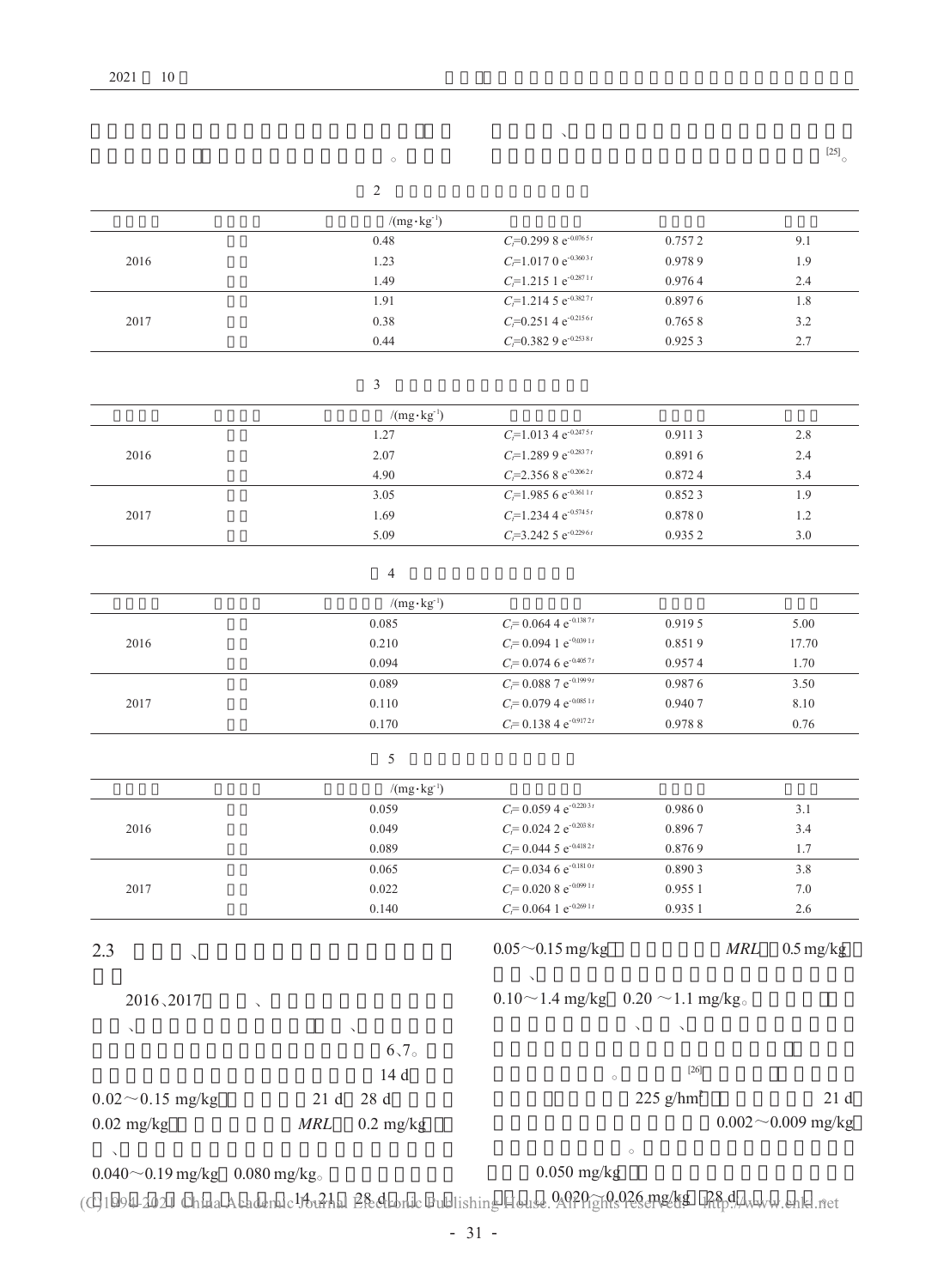|    | 6                                                                                                                                                                                                                                                                                                                                                                                                                                                                                                                                                                  | $n=3$                 |                       |
|----|--------------------------------------------------------------------------------------------------------------------------------------------------------------------------------------------------------------------------------------------------------------------------------------------------------------------------------------------------------------------------------------------------------------------------------------------------------------------------------------------------------------------------------------------------------------------|-----------------------|-----------------------|
|    | /d<br>$/(mg \cdot kg^{-1})$                                                                                                                                                                                                                                                                                                                                                                                                                                                                                                                                        | $/(mg \cdot kg^{-1})$ | $/(mg \cdot kg^{-1})$ |
| 14 | $<$ 0.02, $<$ 0.02, $<$ 0.02, $<$ 0.02, $<$ 0.02, $<$ 0.02, $<$ 0.02, $<$ 0.02, $<$ 0.02, $<$<br>$0.02, \leq 0.02, \leq 0.02, \leq 0.02, \leq 0.02, \leq 0.02, \leq 0.02, \leq 0.02, \leq 0.02, \leq 0.02, \leq 0.02, \leq 0.02, \leq 0.02, \leq 0.02, \leq 0.02, \leq 0.02, \leq 0.02, \leq 0.02, \leq 0.02, \leq 0.02, \leq 0.02, \leq 0.02, \leq 0.02, \leq 0.02, \leq 0.02$<br>$0.02 \le 0.02 \le 0.02 \le 0.02 \le 0.02 \le 0.15$                                                                                                                             | 0.02                  | 0.15                  |
| 21 | $<$ 0.02, $<$ 0.02, $<$ 0.02, $<$ 0.02, $<$ 0.02, $<$ 0.02, $<$ 0.02, $<$ 0.02, $<$ 0.02, $<$<br>$0.02, \leq 0.02, \leq 0.02, \leq 0.02, \leq 0.02, \leq 0.02, \leq 0.02, \leq 0.02, \leq 0.02, \leq 0.02, \leq 0.02, \leq 0.02, \leq 0.02, \leq 0.02, \leq 0.02, \leq 0.02, \leq 0.02, \leq 0.02, \leq 0.02, \leq 0.02, \leq 0.02, \leq 0.02, \leq 0.02, \leq 0.02, \leq 0.02$<br>$0.02 \, \textless\! 0.02 \, \textless\! 0.02 \, \textless\! 0.02 \, \textless\! 0.02 \, \textless\! 0.02$                                                                      | 0.02                  | 0.02                  |
| 28 | $<$ 0.02, $<$ 0.02, $<$ 0.02, $<$ 0.02, $<$ 0.02, $<$ 0.02, $<$ 0.02, $<$ 0.02, $<$ 0.02, $<$<br>$0.02 \times 0.02 \times 0.02 \times 0.02 \times 0.02 \times 0.02 \times 0.02 \times 0.02 \times 0.02 \times 0.02 \times 0.02 \times 0.02$<br>$0.02 \, \textless\, 0.02 \, \textless\, 0.02 \, \textless\, 0.02 \, \textless\, 0.02 \, \textless\, 0.02$                                                                                                                                                                                                          | 0.02                  | 0.02                  |
| 14 | $\leq$ 0.04, $\leq$ 0.04, $\leq$ 0.04, $\leq$ 0.04, $\leq$ 0.04, $\leq$ 0.04, $\leq$ 0.04, 0.042,<br>$0.049, 0.053, 0.055, 0.058, 0.071, 0.085, 0.087, 0.090, 0.096, 0.099, 0.11$<br>$0.12$ , $0.14$ , $0.18$ , $0.19$                                                                                                                                                                                                                                                                                                                                             | 0.06                  | 0.19                  |
| 21 | $<$ 0.04, $<$ 0.04, $<$ 0.04, $<$ 0.04, $<$ 0.04, $<$ 0.04, $<$ 0.04, $<$ 0.04, $<$ 0.04, $<$<br>$0.04 \, \leq \, 0.04 \, \leq \, 0.04 \, \leq \, 0.04 \, \leq \, 0.04 \, \leq \, 0.04 \, \leq \, 0.04 \, \leq \, 0.04 \, \leq \, 0.04 \, \leq \, 0.04 \, \leq \, 0.04 \, \leq \, 0.04 \, \leq \, 0.04 \, \leq \, 0.04 \, \leq \, 0.04 \, \leq \, 0.04 \, \leq \, 0.04 \, \leq \, 0.04 \, \leq \, 0.04$<br>$0.041$ , $0.044$ , $0.095$ , $0.12$ , $0.15$ , $0.15$                                                                                                  | 0.04                  | 0.15                  |
| 28 | $<$ 0.04, $<$ 0.04, $<$ 0.04, $<$ 0.04, $<$ 0.04, $<$ 0.04, $<$ 0.04, $<$ 0.04, $<$ 0.04, $<$<br>$0.04 \, \leq \, 0.04 \, \leq \, 0.04 \, \leq \, 0.04 \, \leq \, 0.04 \, \leq \, 0.04 \, \leq \, 0.04 \, \leq \, 0.044 \, \leq \, 0.046 \, \leq \, 0.064 \, \leq \, 0.066 \, \leq \, 0.046$<br>$0.067$ , $0.070$ , $0.076$ , $0.11$ , $0.12$ ,                                                                                                                                                                                                                    | 0.04                  | 0.12                  |
| 14 | $0.08$ , $0.08$ , $0.08$ , $0.08$ , $0.08$ , $0.08$ , $0.08$ , $0.08$ , $0.08$ , $0.08$ , $0.08$ , $0.08$ , $0.08$<br>$0.08$ , $0.08$ , $0.08$ , $0.08$ , $0.08$ , $0.08$ , $0.08$ , $0.08$ , $0.08$ , $0.08$ , $0.08$ , $0.08$ , $0.08$<br>$0.08 \le 0.08 \le 0.08 \le 0.08 \le 0.08 \le 0.08$                                                                                                                                                                                                                                                                    | 0.08                  | 0.08                  |
| 21 | $0.08$ , $0.08$ , $0.08$ , $0.08$ , $0.08$ , $0.08$ , $0.08$ , $0.08$ , $0.08$ , $0.08$ , $0.08$ , $0.08$ , $0.08$<br>$0.08 \le 0.08 \le 0.08 \le 0.08 \le 0.08 \le 0.08 \le 0.08 \le 0.08 \le 0.08 \le 0.08 \le 0.08 \le 0.08 \le 0.08$<br>$0.08 \le 0.08 \le 0.08 \le 0.08 \le 0.08 \le 0.08$                                                                                                                                                                                                                                                                    | 0.08                  | 0.08                  |
| 28 | $<$ 0.08, $<$ 0.08, $<$ 0.08, $<$ 0.08, $<$ 0.08, $<$ 0.08, $<$ 0.08, $<$ 0.08, $<$ 0.08, $<$<br>$0.08 \le 0.08 \le 0.08 \le 0.08 \le 0.08 \le 0.08 \le 0.08 \le 0.08 \le 0.08 \le 0.08 \le 0.08 \le 0.08$<br>$0.08 \le 0.08 \le 0.08 \le 0.08 \le 0.08 \le 0.08$                                                                                                                                                                                                                                                                                                  | 0.08                  | 0.08                  |
| 14 | $<$ 0.02, $<$ 0.02, $<$ 0.02, $<$ 0.02, $<$ 0.02, $<$ 0.02, $<$ 0.02, $<$ 0.02, $<$ 0.02, $<$<br>$0.02 \times 0.02 \times 0.02 \times 0.02 \times 0.02 \times 0.02 \times 0.02 \times 0.02 \times 0.02 \times 0.02 \times 0.02 \times 0.02 \times 0.02 \times 0.02 \times 0.02 \times 0.02 \times 0.02 \times 0.02 \times 0.02 \times 0.02 \times 0.02 \times 0.02 \times 0.02 \times 0.02 \times 0.02 \times 0.02 \times 0.02 \times 0.02 \times 0.02 \times 0.02 \times 0.02 \times 0.0$<br>$0.02 \le 0.02 \le 0.02 \le 0.02 \le 0.021 \le 0.026$                | 0.02                  | 0.026                 |
| 21 | $<$ 0.02, $<$ 0.02, $<$ 0.02, $<$ 0.02, $<$ 0.02, $<$ 0.02, $<$ 0.02, $<$ 0.02, $<$ 0.02, $<$<br>$0.02 \times 0.02 \times 0.02 \times 0.02 \times 0.02 \times 0.02 \times 0.02 \times 0.02 \times 0.02 \times 0.02 \times 0.02 \times 0.02 \times 0.02 \times 0.02 \times 0.02 \times 0.02 \times 0.02 \times 0.02 \times 0.02 \times 0.02 \times 0.02 \times 0.02 \times 0.02 \times 0.02 \times 0.02 \times 0.02 \times 0.02 \times 0.02 \times 0.02 \times 0.02 \times 0.02 \times 0.0$<br>$0.02 \le 0.02 \le 0.02 \le 0.02$ , 0.021, 0.021                     | 0.02                  | 0.021                 |
| 28 | $\leq$ 0.02, $\leq$ 0.02, $\leq$ 0.02, $\leq$ 0.02, $\leq$ 0.02, $\leq$ 0.02, $\leq$ 0.02, $\leq$ 0.02, $\leq$<br>$0.02 \times 0.02 \times 0.02 \times 0.02 \times 0.02 \times 0.02 \times 0.02 \times 0.02 \times 0.02 \times 0.02 \times 0.02 \times 0.02 \times 0.02 \times 0.02 \times 0.02 \times 0.02 \times 0.02 \times 0.02 \times 0.02 \times 0.02 \times 0.02 \times 0.02 \times 0.02 \times 0.02 \times 0.02 \times 0.02 \times 0.02 \times 0.02 \times 0.02 \times 0.02 \times 0.02 \times 0.0$<br>$0.02 \le 0.02 \le 0.02 \le 0.02 \le 0.02 \le 0.02$ | 0.02                  | 0.020                 |

| $7\phantom{.0}7$ |  | <b>Contract Street</b> |
|------------------|--|------------------------|

|    | /d | $/(mg \cdot kg^{-1})$                                                                                                                                                                                                                                                                | $/(mg \cdot kg^{-1})$ | $/(mg \cdot kg^{-1})$       |
|----|----|--------------------------------------------------------------------------------------------------------------------------------------------------------------------------------------------------------------------------------------------------------------------------------------|-----------------------|-----------------------------|
| 14 |    | $\leq$ 0.05, $\leq$ 0.05, $\leq$ 0.05, $\leq$ 0.05, $\leq$ 0.05, $\leq$ 0.05, $\leq$ 0.05, $\leq$ 0.05, $\leq$<br>$0.05$ , $0.054$ , $0.054$ , $0.056$ , $0.059$ , $0.059$ , $0.060$ , $0.063$ , $0.063$ , $0.064$ , $0.069$ ,<br>0.069, 0.071, 0.10, 0.15                           | 0.055                 | 0.15                        |
| 21 |    | $\leq$ 0.05, $\leq$ 0.05, $\leq$ 0.05, $\leq$ 0.05, $\leq$ 0.05, $\leq$ 0.05, $\leq$ 0.05, $\leq$ 0.05, $\leq$<br>$0.05 \le 0.05 \le 0.05 \le 0.05 \le 0.05 \le 0.05 \le 0.05 \le 0.05 \le 0.05 \le 0.05 \le 0.05 \le 0.05$<br>$0.05, 0.050, 0.052, 0.064, 0.067, 0.13$              | 0.050                 | 0.13                        |
| 28 |    | $\leq$ 0.05, $\leq$ 0.05, $\leq$ 0.05, $\leq$ 0.05, $\leq$ 0.05, $\leq$ 0.05, $\leq$ 0.05, $\leq$ 0.05, $\leq$<br>$0.05 \le 0.05 \le 0.05 \le 0.05 \le 0.05 \le 0.05 \le 0.05 \le 0.05 \le 0.05 \le 0.05 \le 0.05 \le 0.05$<br>$0.05 \le 0.05 \le 0.060 \le 0.064 \le 0.11 \le 0.12$ | 0.050                 | 0.12                        |
| 14 |    | $\leq 0.1$ , $\leq 0.1$ , $\leq 0.1$ , $0.13$ , $0.14$ , $0.15$ , $0.15$ , $0.18$ , $0.19$ , $0.23$ , $0.24$ , $0.25$ , $0.26$ ,<br>$0.27$ , $0.34$ , $0.37$ , $0.40$ , $0.43$ , $0.43$ , $0.54$ , $0.67$ , $0.84$ , $1.31$ , $1.41$                                                 | 0.26                  | 1.41                        |
| 21 |    | $\leq 0.1$ , $\leq 0.1$ , $\leq 0.1$ , $\leq 0.1$ , $\leq 0.1$ , $0.10$ , $0.10$ , $0.11$ , $0.13$ , $0.13$ , $0.13$ , $0.13$ ,<br>$0.14$ , $0.19$ , $0.21$ , $0.25$ , $0.26$ , $0.28$ , $0.31$ , $0.35$ , $0.38$ , $0.38$ , $0.64$ , $0.94$                                         | 0.10                  | 0.94                        |
| 28 |    | $\leq$ 0.1, $\leq$ 0.1, $\leq$ 0.1, $\leq$ 0.1, $\leq$ 0.1, $\leq$ 0.1, $\leq$ 0.1, $\leq$ 0.1, 0.10, 0.14,<br>Q.12, Q.25, Q.27, Q.27, Q.31 ; Q.33, Q.35, Q.39, Q.38 ; Q.43r Q.46, Q.47, Q.55 <sub>ohte</sub>                                                                        | 0.10<br>PIVPC         | 0.55<br>httn://www.cnki.net |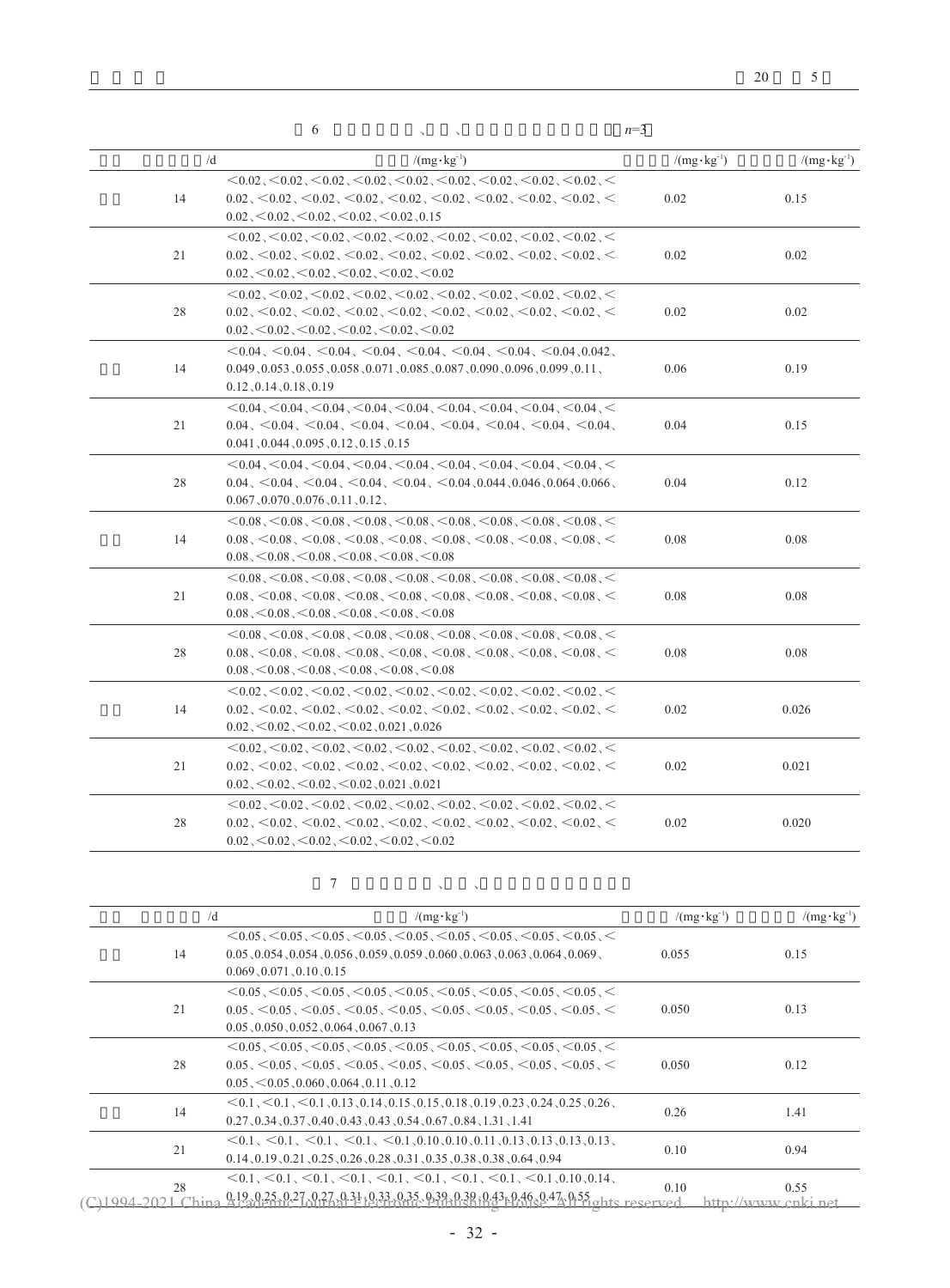|    | /d<br>$/(mg \cdot kg^{-1})$                                                                                                                                                                                                                                                        | $/(mg \cdot kg^{-1})$ | $/(mg \cdot kg^{-1})$ |
|----|------------------------------------------------------------------------------------------------------------------------------------------------------------------------------------------------------------------------------------------------------------------------------------|-----------------------|-----------------------|
| 14 | $\langle 0.2, \langle 0.2, \langle 0.2, \langle 0.2, \langle 0.2, \langle 0.2, \langle 0.2, 0.21, 0.22, 0.22, 0.23, 0.24, 0.30 \rangle$<br>$0.30, 0.32, 0.33, 0.37, 0.40, 0.42, 0.43, 0.46, 0.48, 0.69, 0.89, 1.1$                                                                 | 0.30                  | 1.10                  |
| 21 | $\leq$ 0.2, $\leq$ 0.2, $\leq$ 0.2, $\leq$ 0.2, $\leq$ 0.2, $\leq$ 0.2, $\leq$ 0.2, $\leq$ 0.2, $\leq$ 0.2, $\leq$ 0.2,<br>$<$ 0.2, $<$ 0.2, $<$ 0.2, $<$ 0.21,0.22,0.25,0.26,0.28,0.29,0.32,0.44,0.44,0.53                                                                        | 0.20                  | 0.53                  |
| 28 | $\leq$ 0.2, $\leq$ 0.2, $\leq$ 0.2, $\leq$ 0.2, $\leq$ 0.2, $\leq$ 0.2, $\leq$ 0.2, $\leq$ 0.2, $\leq$ 0.2, $\leq$ 0.2,<br>$\leq$ 0.2, $\leq$ 0.2, $\leq$ 0.2, $\leq$ 0.2, $\leq$ 0.2, 0.21, 0.21, 0.23, 0.27, 0.33, 0.44,<br>0.46                                                 | 0.20                  | 0.46                  |
| 14 | $\leq$ 0.05, $\leq$ 0.05, $\leq$ 0.05, $\leq$ 0.05, $\leq$ 0.05, $\leq$ 0.05, $\leq$ 0.05, $\leq$ 0.05, $\leq$<br>$0.05 \le 0.05 \le 0.05 \le 0.05 \le 0.05 \le 0.05 \le 0.05 \le 0.05 \le 0.05 \le 0.05 \le 0.05 \le 0.05$<br>$0.05 \le 0.05 \le 0.05 \le 0.05 \le 0.05 \le 0.05$ | 0.05                  | 0.05                  |
| 21 | $\leq$ 0.05, $\leq$ 0.05, $\leq$ 0.05, $\leq$ 0.05, $\leq$ 0.05, $\leq$ 0.05, $\leq$ 0.05, $\leq$ 0.05, $\leq$<br>$0.05 \le 0.05 \le 0.05 \le 0.05 \le 0.05 \le 0.05 \le 0.05 \le 0.05 \le 0.05 \le 0.05 \le 0.05$<br>$0.05 \le 0.05 \le 0.05 \le 0.05 \le 0.05 \le 0.05$          | 0.05                  | 0.05                  |
| 28 | $\leq$ 0.05, $\leq$ 0.05, $\leq$ 0.05, $\leq$ 0.05, $\leq$ 0.05, $\leq$ 0.05, $\leq$ 0.05, $\leq$ 0.05, $\leq$<br>$0.05 \le 0.05 \le 0.05 \le 0.05 \le 0.05 \le 0.05 \le 0.05 \le 0.05 \le 0.05 \le 0.05 \le 0.05 \le 0.05$<br>$0.05 \le 0.05 \le 0.05 \le 0.05 \le 0.05 \le 0.05$ | 0.05                  | 0.05                  |

 $[23-24]$ 

 $\bar{\mathcal{N}}$ 

 $(7)$ 

## 2.4

| GB 2763                 |            |                         | $\boldsymbol{A}\boldsymbol{D}\boldsymbol{I}$ |                |                             |              |                           |
|-------------------------|------------|-------------------------|----------------------------------------------|----------------|-----------------------------|--------------|---------------------------|
| $0.03 \text{ mg/kg}$ bw |            | 0.01 mg/kg bw $^{[27]}$ |                                              |                |                             |              |                           |
|                         | $[28]$     |                         | $180$ g/hm <sup>2</sup>                      |                |                             | $[25]$       |                           |
| $\mathfrak{Z}$          | 14 d       |                         |                                              |                |                             |              |                           |
|                         |            | $0.02, 0.05$ mg/kg      |                                              |                |                             | $\checkmark$ | $\boldsymbol{\checkmark}$ |
|                         |            | $[29]$                  |                                              |                |                             |              | $[30]$                    |
|                         | MRLs       | "1.6"                   |                                              |                |                             |              |                           |
|                         | $\it NEDI$ |                         | $RQ_{\circ}$                                 |                | $\left[ 31\right] _{\circ}$ |              |                           |
|                         |            |                         | NEDI                                         |                |                             |              | 180 $g/hm^2$              |
| 1.595 mg                | RQ         | 84.4%                   |                                              | $\mathfrak{Z}$ | 14 d                        |              |                           |
|                         | NEDI       | $0.602$ mg $RQ$         | 95.6%                                        |                | $0.02\,$                    | $0.05$ mg/kg |                           |
|                         | RQ         | $\mathbf{1}$            | $\circ$                                      |                | $0.15$ mg/kg                |              |                           |
|                         |            |                         |                                              |                | $\it{MRL}$                  |              | 0.2 0.5 mg/kg $^{[27]}$   |
| 0.25%                   |            |                         | $1.9\%$                                      |                |                             |              |                           |
| $\sqrt{2}$              |            |                         |                                              |                |                             |              |                           |
| $\circ$                 |            | $180$ g/hm <sup>2</sup> | $30\%$                                       | $\sqrt{2}$     |                             |              |                           |
|                         |            |                         |                                              |                |                             | 0.25%        |                           |
| $\circ$                 |            |                         |                                              |                | 1.9%                        |              |                           |
| $\mathfrak{Z}$          |            |                         |                                              |                | $\circ$                     |              |                           |
|                         |            |                         |                                              |                |                             |              |                           |
|                         |            |                         |                                              |                |                             |              |                           |
|                         |            |                         |                                              |                | $\left[ 32\right] _{\circ}$ |              |                           |

## $1.8 \sim 9.1$  d  $0.76 \sim 17.7$  d

 $\circ$ 

(C)1994-2021 Clina Addemid Journal Lectronic Publishing House. All rights reserved. http://www.cnki.net